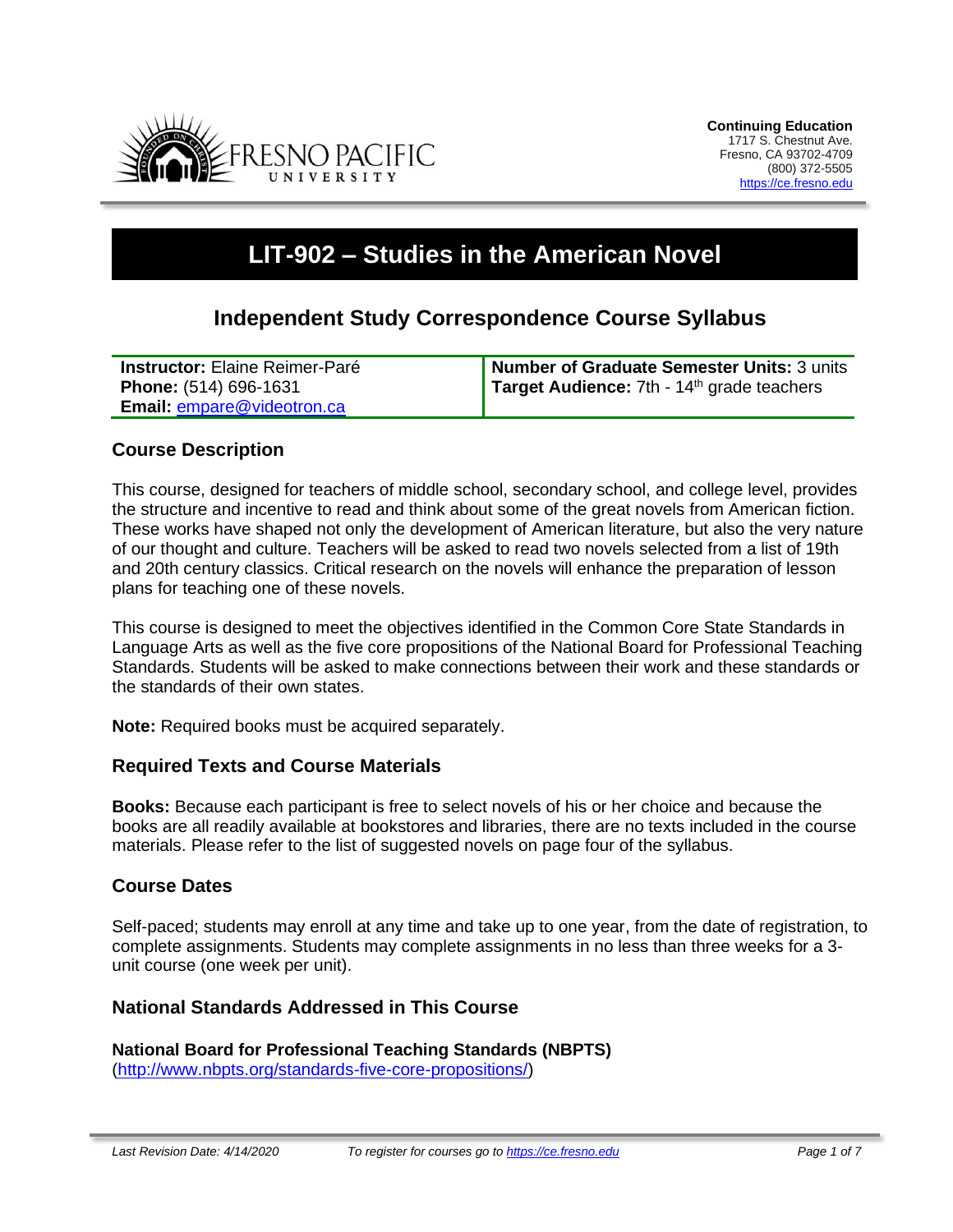First published in 1989 and updated in 2016, *[What Teachers Should Know and Be Able to Do](http://www.accomplishedteacher.org/)* articulates the National Board's Five Core Propositions for teaching. The Five Core Propositions comparable to medicine's Hippocratic Oath — set forth the profession's vision for accomplished teaching. Together, the propositions form the basis of all National Board Standards and the foundation for National Board Certification. Course assignments have been designed so students can demonstrate excellence against these professional teaching standards whenever possible.

- Proposition 1: Teachers are committed to students and their learning
- Proposition 2: Teachers know the subject they teach and how to teach those subjects to students
- Proposition 3: Teachers are responsible for managing and monitoring student learning
- Proposition 4: Teachers think systematically about their practice and learn from experience
- Proposition 5: Teachers are members of learning communities

#### **Common Core State Standards (CCSS)** [\(www.corestandards.org\)](http://www.corestandards.org/)

This course is designed to reinforce and support the English Language Arts Standards of the Common Core State Standards Initiative (CCSS). The Anchor Standards for Reading (Grades 6- 12) are listed here:

- Key Ideas and Details
- Craft and Structure
- Integration of Knowledge and Ideas
- Range of Reading and Level of Text Complexity

## **Continuing Education Program Student Learning Outcomes**

| CE <sub>1</sub> | Demonstrate proficient written communication by articulating a clear focus,<br>synthesizing arguments, and utilizing standard formats in order to inform and<br>persuade others, and present information applicable to targeted use.                                    |
|-----------------|-------------------------------------------------------------------------------------------------------------------------------------------------------------------------------------------------------------------------------------------------------------------------|
| CE <sub>2</sub> | Demonstrate comprehension of content-specific knowledge and the ability to apply it<br>in theoretical, personal, professional, or societal contexts.                                                                                                                    |
| CE <sub>3</sub> | Reflect on their personal and professional growth and provide evidence of how such<br>reflection is utilized to manage personal and professional improvement.                                                                                                           |
| CE <sub>4</sub> | Apply critical thinking competencies by generating probing questions, recognizing<br>underlying assumptions, interpreting and evaluating relevant information, and<br>applying their understandings to the professional setting.                                        |
| CE <sub>5</sub> | Reflect on values that inspire high standards of professional and ethical behavior as<br>they pursue excellence in applying new learning to their chosen field.                                                                                                         |
| CE <sub>6</sub> | Identify information needed in order to fully understand a topic or task, organize that<br>information, identify the best sources of information for a given enquiry, locate and<br>critically evaluate sources, and accurately and effectively share that information. |

## **Student Learning Outcomes (SLOs) for This Course**

| <b>Student Learning Outcomes for This Course</b><br>By the end of this course student will be able to: | <b>National Standards</b><br><b>Addressed in This</b><br>Course* | Continuing<br><b>Education Program</b><br><b>Student Learning</b><br><b>Outcomes</b><br>Addressed** |
|--------------------------------------------------------------------------------------------------------|------------------------------------------------------------------|-----------------------------------------------------------------------------------------------------|
| read and analyze two outstanding novels<br>$\overline{1}$ .<br>from American literature.               | $CCSS$ 1, 2, 3, 6, 7, 9<br>8.10:<br>NBPTS Prop. 2                | CE 1, 2, 4, 6                                                                                       |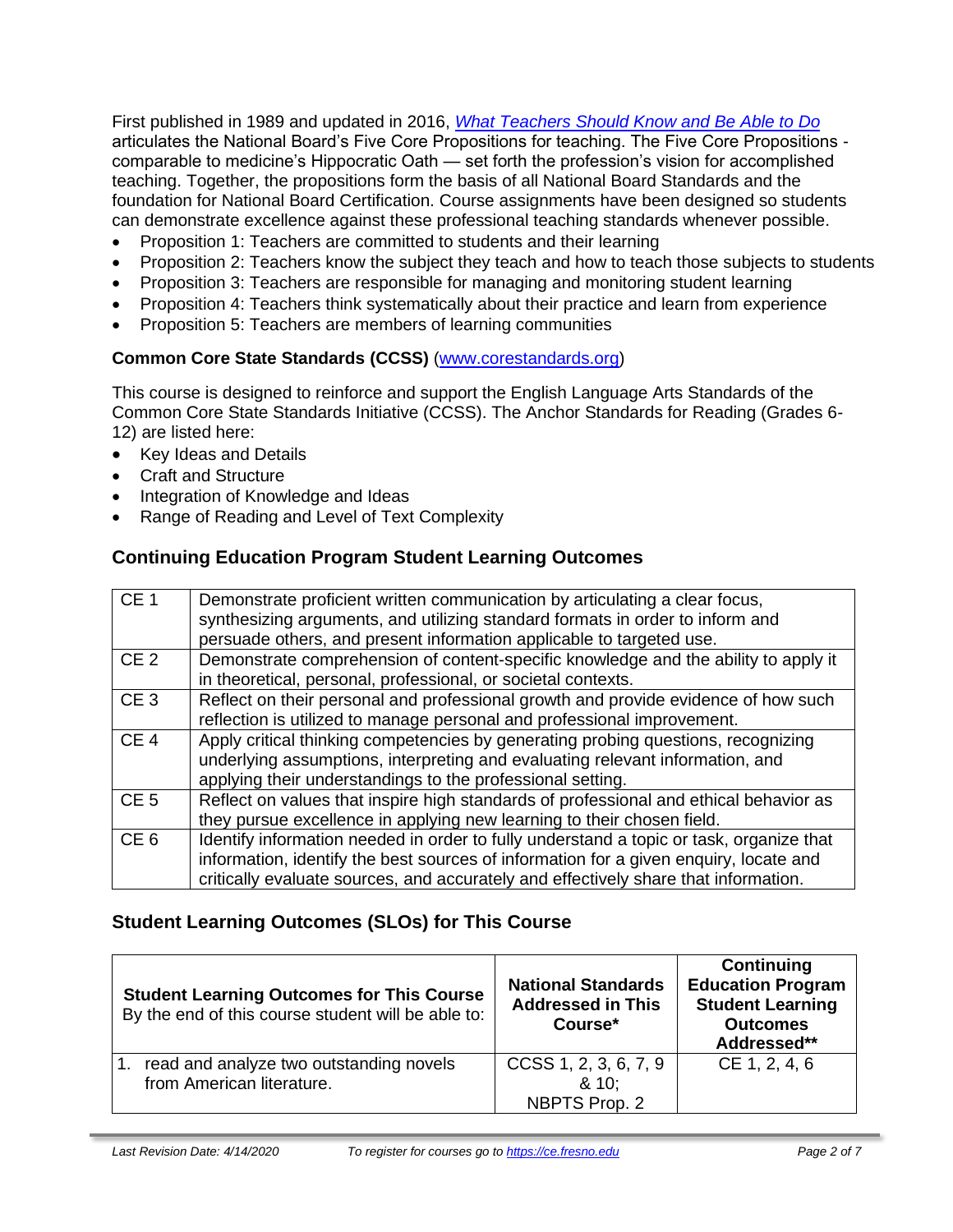|    | 2. sharpen skills for analyzing and<br>understanding the novel as a literary form.                                              | CCSS 1, 2, 3, 4, 5, 6,<br>810:<br>NBPTS Prop. 2      | CE 1, 2, 4, 6    |
|----|---------------------------------------------------------------------------------------------------------------------------------|------------------------------------------------------|------------------|
| 3. | discover connections between literature and<br>other disciplines.                                                               | CCSS 1, 2, 3, 7, 9, &<br>10:<br>NBPTS Props. 1, 2, & | CE 2, 3, 4, 6    |
|    | 4. experience the value of locating and using<br>secondary sources as a means for<br>increasing and enriching literary insight. | CCSS 4, 7, 8, 9, 10;<br>NBPTS Prop. 2                | CE 2, 4, 5, 6    |
|    | 5. develop lesson plans to effectively share the<br>novel in their classrooms.                                                  | CCSS 1 - 10;<br>NBPTS Props. 1, 2,<br>3, 8, 4        | CE 1, 2, 3, 4, 6 |
| 6. | connect lessons to state or national<br>standards.                                                                              | <b>NBPTS Prop 5</b>                                  | CE 2, 3, 5       |

\* Please refer to the section on **National Standards Addressed in This Course**

\*\* Please refer to the section on **Continuing Education Program Student Learning Outcomes**

# **Topics, Assignments, and Activities**

**Note:** Upon registration, students will receive more specific instructions concerning the assignments. Please consult these before beginning the coursework.

| <b>Module</b>                            | <b>Module Assignments and Activities</b>                                                                                                                                                                                                                                                                                                                            | <b>Passing</b><br><b>Score</b><br>for Each<br><b>Assignment</b> |
|------------------------------------------|---------------------------------------------------------------------------------------------------------------------------------------------------------------------------------------------------------------------------------------------------------------------------------------------------------------------------------------------------------------------|-----------------------------------------------------------------|
| Module $1 -$<br>Reading                  | Select and read two novels from the list provided in<br>$\bullet$<br>your course material. Choose novels that you have not<br>read before, if possible, and certainly novels you have<br>not taught.                                                                                                                                                                | Pass                                                            |
| Module $2 -$<br>Response                 | After completing the reading of the first novel, answer<br>٠<br>the given questions<br>Please complete a separate response for each of the<br>$\bullet$<br>novels you read                                                                                                                                                                                          | Pass                                                            |
| Module $3-$<br>Secondary Readings        | Go to a library (or use the Internet) to read comments<br>$\bullet$<br>about the novel by two literary scholars.<br>Take brief notes on observations about the novels, not<br>$\bullet$<br>the authors.<br>Identify the source of your information by including the<br>title of the article or book and the author. Your notes<br>should fill about two typed pages | Pass                                                            |
| Module $4-$<br><b>Teaching the Novel</b> | Prepare a general outline for teaching ONE of the<br>٠<br>novels you read in this course.                                                                                                                                                                                                                                                                           | Pass                                                            |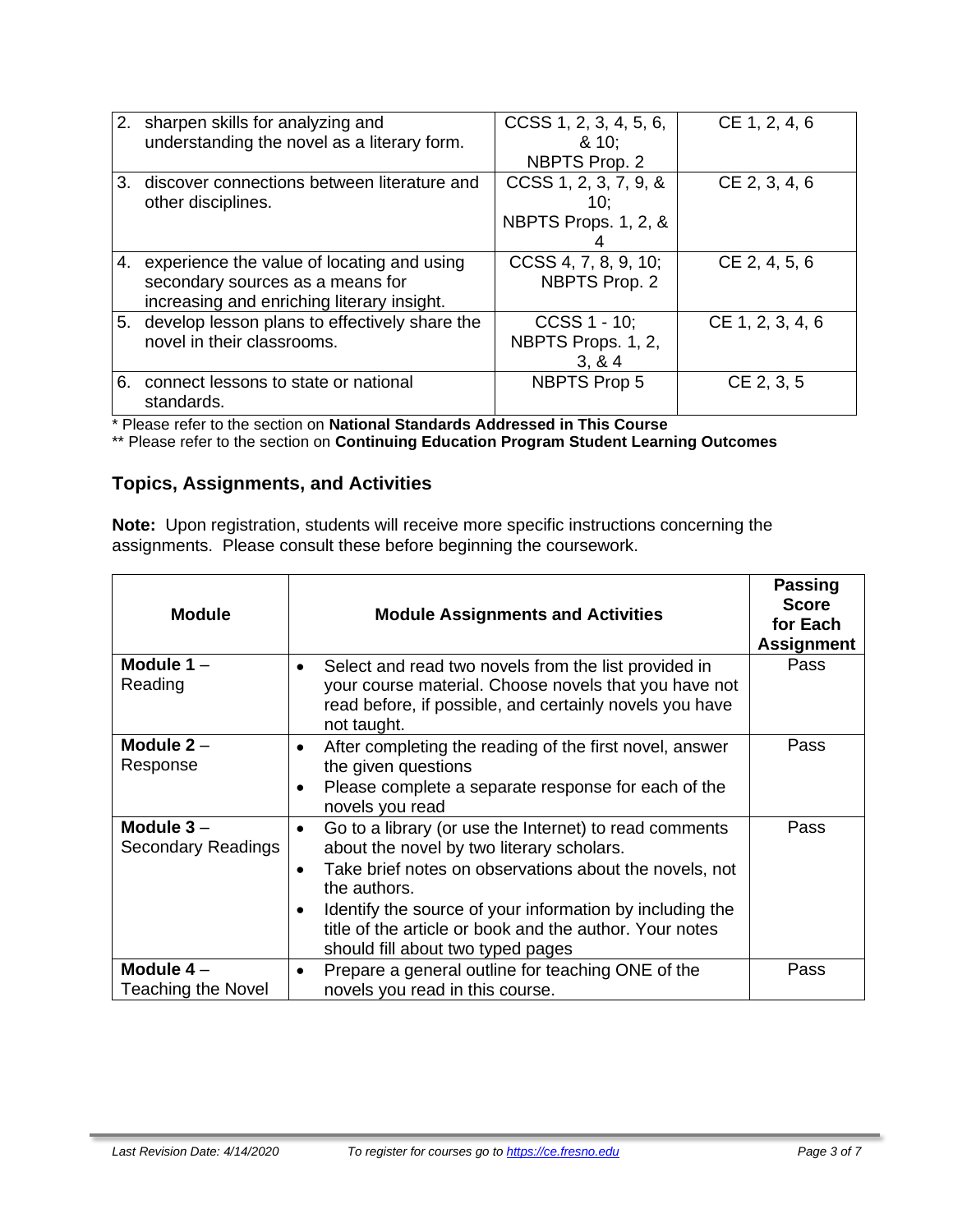## **Suggested Novels**

Select and read two novels from the following list. Choose novels that you have not read before, if possible, and certainly novels you have not taught. **Note:** Students who wish to propose reading an American novel not on this list should contact the instructor in advance for approval.

- Cooper, James Fenimore *The Last of the Mohicans*
- Hawthorne, Nathaniel *The Scarlet Letter*
- Stowe, Harriet Beecher *Uncle Tom's Cabin*
- 
- 
- 
- Chopin, Kate *The Awakening*
- 
- Wharton, Edith *Ethan Frome*
- 
- Fitzgerald, F. Scott *The Great Gatsby*
- 
- 
- 
- Warren, Robert Penn *All the King's Men*
- 
- 
- Ellison, Ralph *Invisible Man*
- Rawlings, Marjorie *The Yearling*
- Walker, Margaret *Jubilee*
- 
- Heller, Joseph *Catch 22*
- 
- 
- Anaya, Rudolfo *Bless Me, Ultima*
- Clark, Walter Van Tilburg *The Ox Bow Incident*
- Knowles, John *A Separate Peace*
- 
- 
- 
- Walker, Alice *The Color Purple*
- 
- 
- 
- 
- Doerr, Harriet *Stones for Ibarra*
- 

• James, Henry *Portrait of a Lady; The Turn of the Screw* • Twain, Mark *The Adventures of Huckleberry Finn* • Crane, Stephen *The Red Badge of Courage* • London, Jack *The Call of the Wild* • Cather, Willa *My Antonia; O Pioneers* • Buck, Pearl *The Good Earth* • Steinbeck, John *Grapes of Wrath; Of Mice and Men; The Pearl* • Saroyan, William *The Human Comedy* • Salinger, J.D. *The Catcher in the Rye* • Hemingway, Ernest *Old Man and the Sea; For Whom the Bell Tolls* • Lee, Harper *To Kill a Mockingbird* • Vonnegut, Kurt *Slaughter House Five* • Hurston, Zora *Their Eyes were Watching God* • Angelou, Maya *I Know Why the Caged Bird Sings* • Wright, Richard *Native Son; Black Boy* • Potok, Chaim *The Promise; The Chosen* • Morrison, Toni *Beloved; The Bluest Eye* • Irving, John *A Prayer for Owen Meany* • Cisneros, Sandra *The House on Mango Street* • Tan, Amy *The Joy Luck Club*

• Taylor, Mildred *Roll of Thunder, Hear My Cry*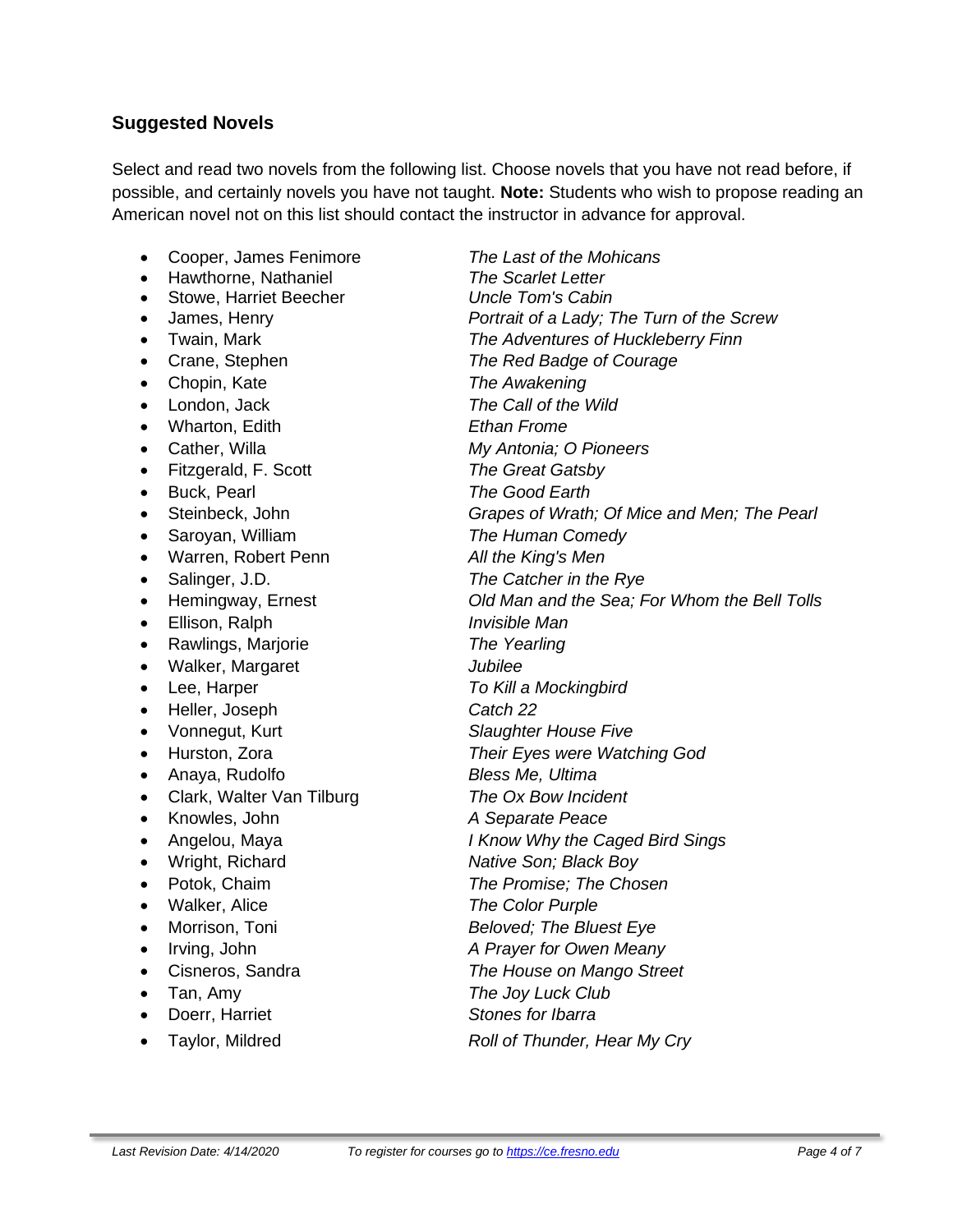# **Grading Policies, Rubrics, and Requirements for Assignments**

#### **Grading Policies**

- Assignments will be graded per criteria presented in the course rubrics.
- $A = 90-100\%$  and  $B = 80-89\%$ , (anything below 80% will not receive credit.)
- The discernment between an A or a B letter grade is at the discretion of the instructor based on the quality of work submitted (see course rubrics).
- Coursework falling below a B grade will be returned with further instructions.
- All assignments must be completed to receive a grade and are expected to reflect the quality that teacher-training institutions require of professional educators. If completed assignments do not meet this standard, students will be notified with further instructions from the instructor.

| Grade     | <b>Percent</b> | <b>Description</b> | <b>Rubric</b>                                                                                                                                                                                      |
|-----------|----------------|--------------------|----------------------------------------------------------------------------------------------------------------------------------------------------------------------------------------------------|
| A         | 90-100%        | Excellent          | Meets all course/assignment<br>requirements, significant evidence of<br>subject mastery - excellent<br>demonstration of graduate level<br>professional development scholarship.                    |
| B         | 80-89%         | Very good          | Adequately meets the criteria for all<br>course/assignment requirements -<br>demonstrates subject competency and<br>very good graduate level professional<br>development scholarship.              |
| <b>NC</b> | Below 80%      | Unacceptable       | Does not meet the minimum criteria for<br>all course/assignment requirements and<br>demonstrated little, if any, evidence of<br>acceptable graduate level professional<br>development scholarship. |

#### **Writing Requirements**

- **Superior:** Writing is clear, succinct, and reflects graduate level expectations. Clearly addresses all parts of the writing task. Maintains a consistent point of view and organizational structure. Includes relevant facts, details, and explanations.
- **Standard:** Writing is acceptable with very few mistakes in grammar and spelling. Addresses most parts of the writing task. Maintains a mostly consistent point of view and organizational structure. Includes mostly relevant facts, details, and explanations.
- **Sub-standard:** Writing contains noticeable mistakes in grammar and spelling. Does not address all parts of the writing task. Lacks a consistent point of view and organizational structure. May include marginally relevant facts, details, and explanations.

#### **Lesson Plan Requirements**

- **Superior:** Instructional goals and objectives clearly stated. Instructional strategies appropriate for learning outcome(s). Method for assessing student learning and evaluating instruction is clearly delineated and authentic. All materials necessary for student and teacher to complete lesson clearly listed.
- **Standard:** Instructional goals and objectives are stated but are not easy to understand. Some instructional strategies are appropriate for learning outcome(s). Method for assessing student learning and evaluating instruction is present. Most materials necessary for student and teacher to complete lesson are listed.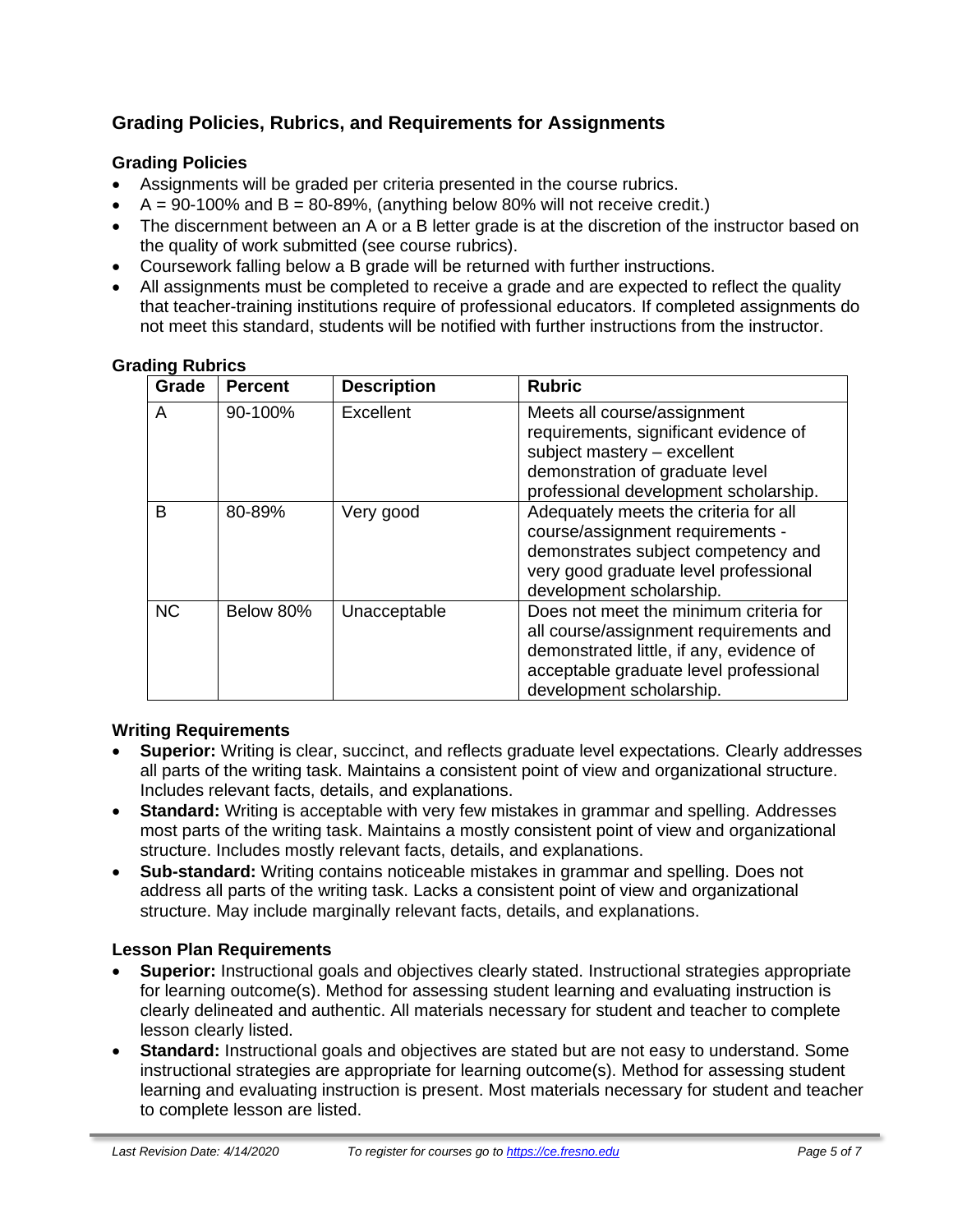• **Sub-standard:** Instructional goals and objectives are not stated. Learners cannot tell what is expected of them. Instructional strategies are missing or strategies used are inappropriate. Method for assessing student learning and evaluating instruction is missing. Materials necessary for student and teacher to complete lesson are missing.

## **Instructor/Student Contact Information**

While this is an Independent Study course, collaboration between student and instructor is encouraged throughout the course. Upon registration, the instructor will initiate conversation with a welcome e-mail. Within this e-mail, the instructor will provide an overview of the course, material, assignments, and expectations for successful completion of the course. This initial interaction establishes a foundation for future interactions. At any point during the course, the instructor is available to provide feedback and support to students. At the completion of the course, the instructor will comment on the student's work and make suggestions, if needed.

## **Coursework Hours**

Based on the Carnegie Unit standard, a unit of graduate credit measures academic credit based on the number of hours the student is engaged in learning. This includes all time spent on the course: reading the textbook, watching videos, listening to audio lessons, researching topics, writing papers, creating projects, developing lesson plans, posting to discussion boards, etc. Coursework offered for FPU Continuing Education graduate credit adheres to 45 hours per semester unit for the 900-level courses. Therefore, a student will spend approximately 135 hours on a typical 3-unit course.

## **Services for Students with Disabilities**

Students with disabilities are eligible for reasonable accommodations in their academic work in all classes. In order to receive assistance, the student with a disability must provide the Academic Support Center with documentation, which describes the specific disability. The documentation must be from a qualified professional in the area of the disability (i.e. psychologist, physician or educational diagnostician). Students with disabilities should contact the Academic Support Center to discuss academic and other needs as soon as they are diagnosed with a disability. Once documentation is on file, arrangements for reasonable accommodations can be made. For more information and for downloadable forms, please go to [https://www.fresno.edu/students/academic](https://www.fresno.edu/students/academic-support/services-students-disabilities)[support/services-students-disabilities.](https://www.fresno.edu/students/academic-support/services-students-disabilities)

# **Plagiarism and Academic Honesty**

All people participating in the educational process at Fresno Pacific University are expected to pursue honesty and integrity in all aspects of their academic work. Academic dishonesty, including plagiarism, will be handled per the procedures set forth in the Fresno Pacific University Catalogue <https://www.fresno.edu/students/registrars-office/academic-catalogs>

# **Technology Requirements**

To successfully complete the course requirements, course participants will need Internet access, can send and receive email, know how to manage simple files in a word processing program, and have a basic understanding of the Internet. Please remember that the instructor is not able to offer technical support. If you need technical support, please contact your Internet Service Provider.